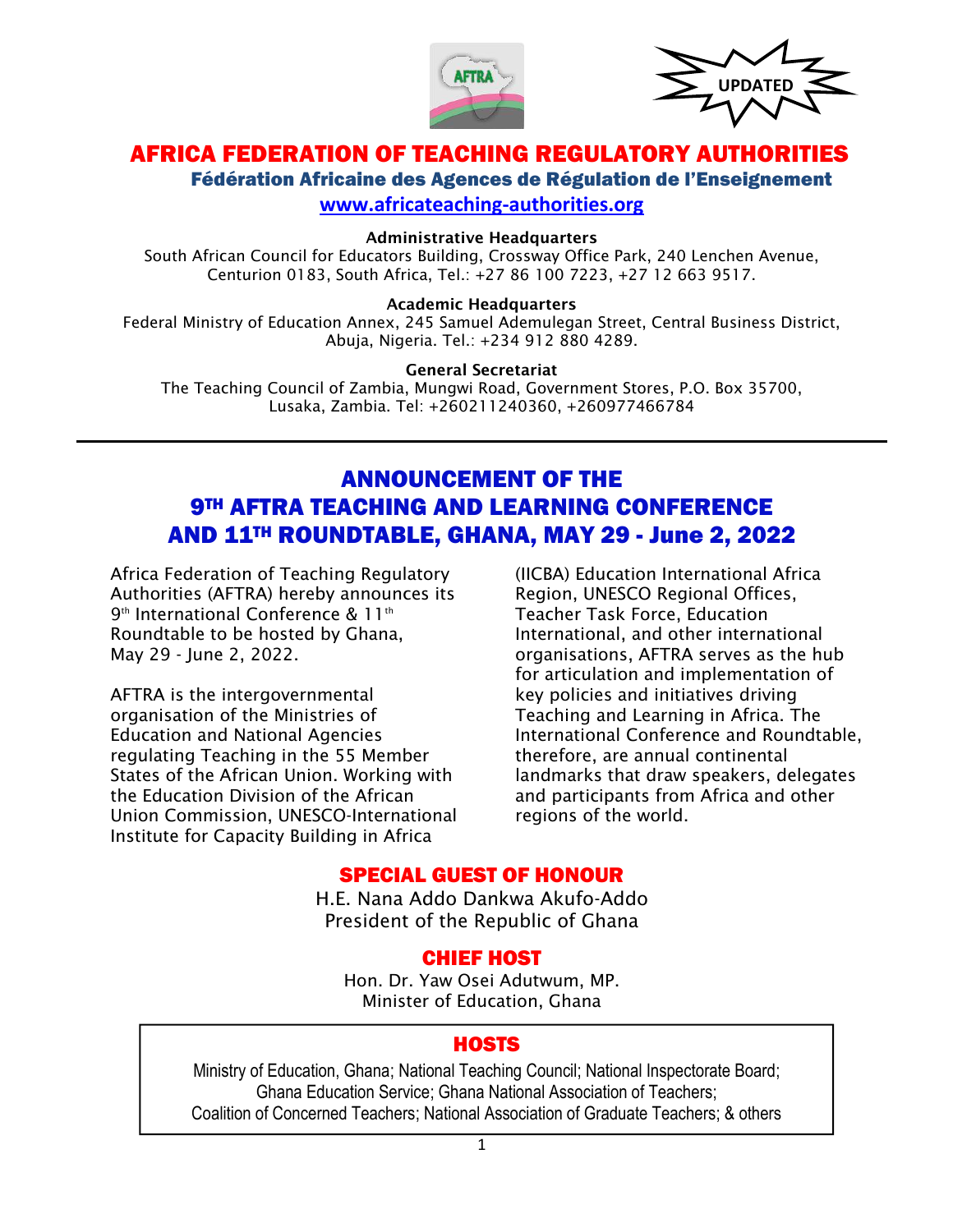## LAST CONFERENCE, 2019



**Photo**: Dr. Motsoahae Thomas Thabane, The Right Honourable, Prime Minister of Lesotho; Ministers of Education; AU HRST Commissioner; and other dignitaries at the 10th AFTRA Anniversary in Maseru, Lesotho, 2019

### VENUE 2022



**International Conference Centre, Accra Ghana**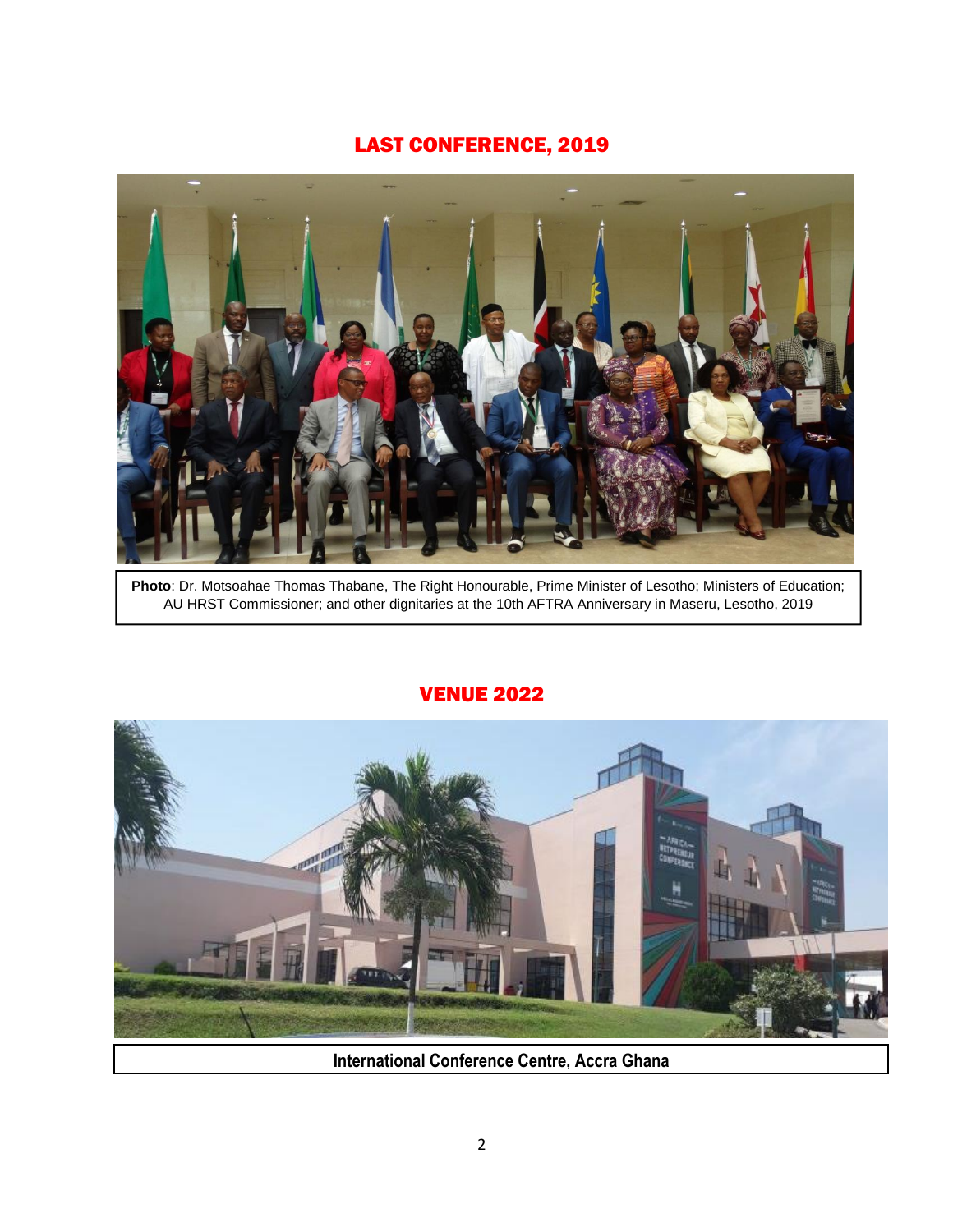# CONFERENCE THEME Unpacking Teaching and Learning in Africa for Excellence

### SUB THEMES

- Impact of Covid-19 on Teaching & Learning & the Lessons
- The Continental Free Trade Agreement & the Teaching Profession
- AU's Progress on the Harmonisation of Education Systems in Africa
- African Continental Teacher Mobility Protocol: Its Vision and Mission
- African Continental Teacher Qualification Framework: Implications for Teacher Education in Africa
- African Continental Framework of Standards and Competences: Rethinking Teacher Competency
- African Continental Guidelines for the Teaching Profession: Implications for AU Member States
- Teaching for Inclusive and Equitable Education
- Life Skills and Lifelong Learning
- Educational Technologies for Advanced Teaching and Learning
- Guidance & Counselling
- Science, Technology and Mathematics Education
- Higher Education in Africa: The Strengths and Weaknesses.
- Educating for Peace
- Financing Quality Education
- Planning for Quality Education
- Learning Assessment and Evaluation
- Gender Equality and Equity in Education
- Technical and Vocational Education and **Training**
- Culture of Reading, School Feeding and other Initiatives
- Curriculum Development for Quality **Education**
- Other Relevant Sub-Themes

## MODE OF CONFERENCE Physical and Virtual

# TIMELINES [MAY 29 – June 2, 2022]

- May 29 Arrival
- May 30 Opening, Awards, Key Notes & Ministerial Session
- May 31 Guest Papers, Selected Papers, & Closing
- June 1 AFTRA Roundtable (Member Organisations Only)/Departure for Others
- June 2 Departure for AFTRA Member Organisations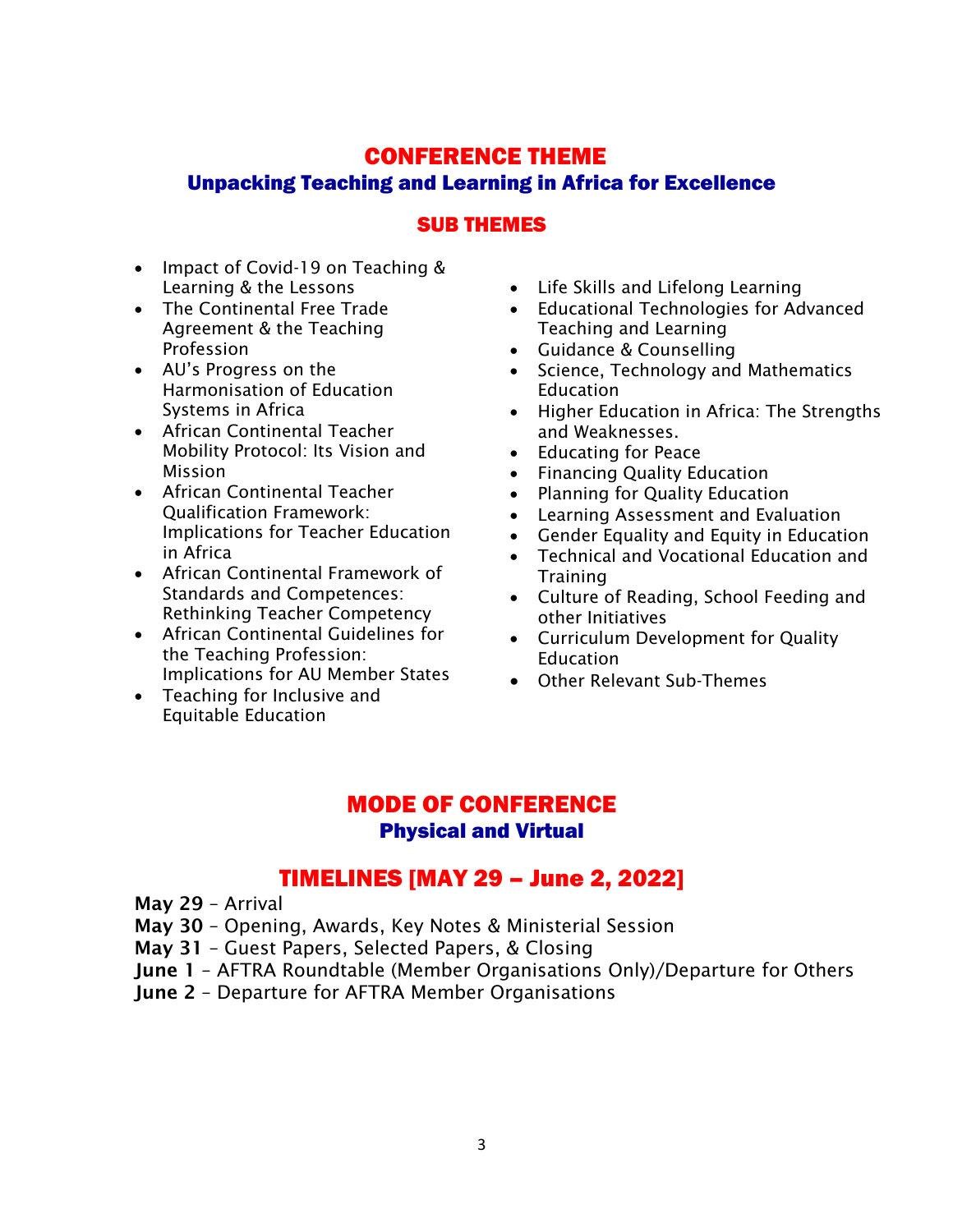# **HIGHLIGHTS**

| <b>DATE</b>         | <b>KEY EVENTS</b>                                                       | <b>ADDITIONAL INFORMATION</b>                   |
|---------------------|-------------------------------------------------------------------------|-------------------------------------------------|
| <b>MAY 29</b>       | Arrival of Ministers, Officials, Speakers, delegates, and participants. |                                                 |
| <b>May 30</b>       | <b>Opening Ceremony</b>                                                 | <b>Officiating</b>                              |
| AM                  | <b>AFTRA Presidential Opening</b>                                       | <b>AFTRA President</b><br>$\bullet$             |
|                     | Statement                                                               | Minister of Education, Ghana<br>$\bullet$       |
|                     | <b>Ministerial Welcome</b><br>$\bullet$                                 |                                                 |
|                     | Keynote Paper<br>$\bullet$                                              |                                                 |
|                     | Special Recognition of AU Best                                          |                                                 |
|                     | <b>Teacher Award Winners</b>                                            |                                                 |
|                     | <b>AFTRA Fellowship Awards</b><br>$\bullet$                             |                                                 |
|                     | <b>AFTRA Presidential Medal of Honour</b>                               |                                                 |
|                     | - Decoration of the President of                                        |                                                 |
|                     | Ghana with AFTRA's Highest Award                                        |                                                 |
| <b>May 30</b>       | <b>Ministerial Session</b>                                              | <b>Officiating</b>                              |
| <b>PM</b>           | Ministers of Education in Africa listen                                 | Chair: Minister of Education,<br>$\bullet$      |
|                     | to presentations on teacher policies,                                   | Ghana,                                          |
|                     | deliberate and come up with a                                           | <b>Co-Chair: Minister of Basic</b><br>$\bullet$ |
|                     | communique.                                                             | <b>Education, Cameroon</b>                      |
|                     | Minister of Education, Nigeria<br>$\bullet$                             |                                                 |
|                     | Minister of Education, South Africa<br>$\bullet$                        | <b>Rapporteurs</b>                              |
|                     | Commissioner of Education,<br>$\bullet$                                 | Minister of General Education,                  |
|                     | Science, Technology and                                                 | Zambia,                                         |
|                     | Innovation, AUC                                                         | Commissioner, Education,<br>$\bullet$           |
|                     | Head, Teacher Task Force, UNESCO<br>$\bullet$                           | Science, Technology &                           |
|                     | HQ                                                                      | Innovation, African Union                       |
|                     | Director, UNESCO IICBA<br>$\bullet$                                     | Commission                                      |
|                     | <b>Executive Director, AFTRA</b><br>$\bullet$                           |                                                 |
|                     | Regional Director, Education                                            |                                                 |
|                     | International Africa Region                                             |                                                 |
| <b>May 31</b><br>AM | <b>Syndicate Session</b><br>Authors of selected papers make             | Each Group to elect a Chair &<br>$\bullet$      |
|                     | presentations in their respective                                       | Rapporteur                                      |
|                     | groups                                                                  |                                                 |
| May 31              | <b>Syndicate Session Continues</b>                                      |                                                 |
| <b>PM</b>           |                                                                         |                                                 |
|                     | Closing Plenary to Wrap up the                                          | <b>Officiating</b>                              |
|                     | Conference                                                              | <b>AFTRA President</b><br>$\bullet$             |
|                     |                                                                         | Deputy Minister of Education,<br>$\bullet$      |
|                     |                                                                         | Ghana                                           |
| June 1              | 11 <sup>th</sup> AFTRA Roundtable (AGM)                                 | <b>AFTRA Member Organisations</b><br>$\bullet$  |
| <b>AM</b>           |                                                                         | only. Note: As an inter-                        |
|                     |                                                                         | governmental body, AFTRA                        |
|                     |                                                                         | comprises of only corporate                     |
|                     |                                                                         | entities, not individuals.                      |
|                     |                                                                         | Conferees Depart.<br>٠                          |
| June 2              | Departure of AFTRA Member Organisations                                 |                                                 |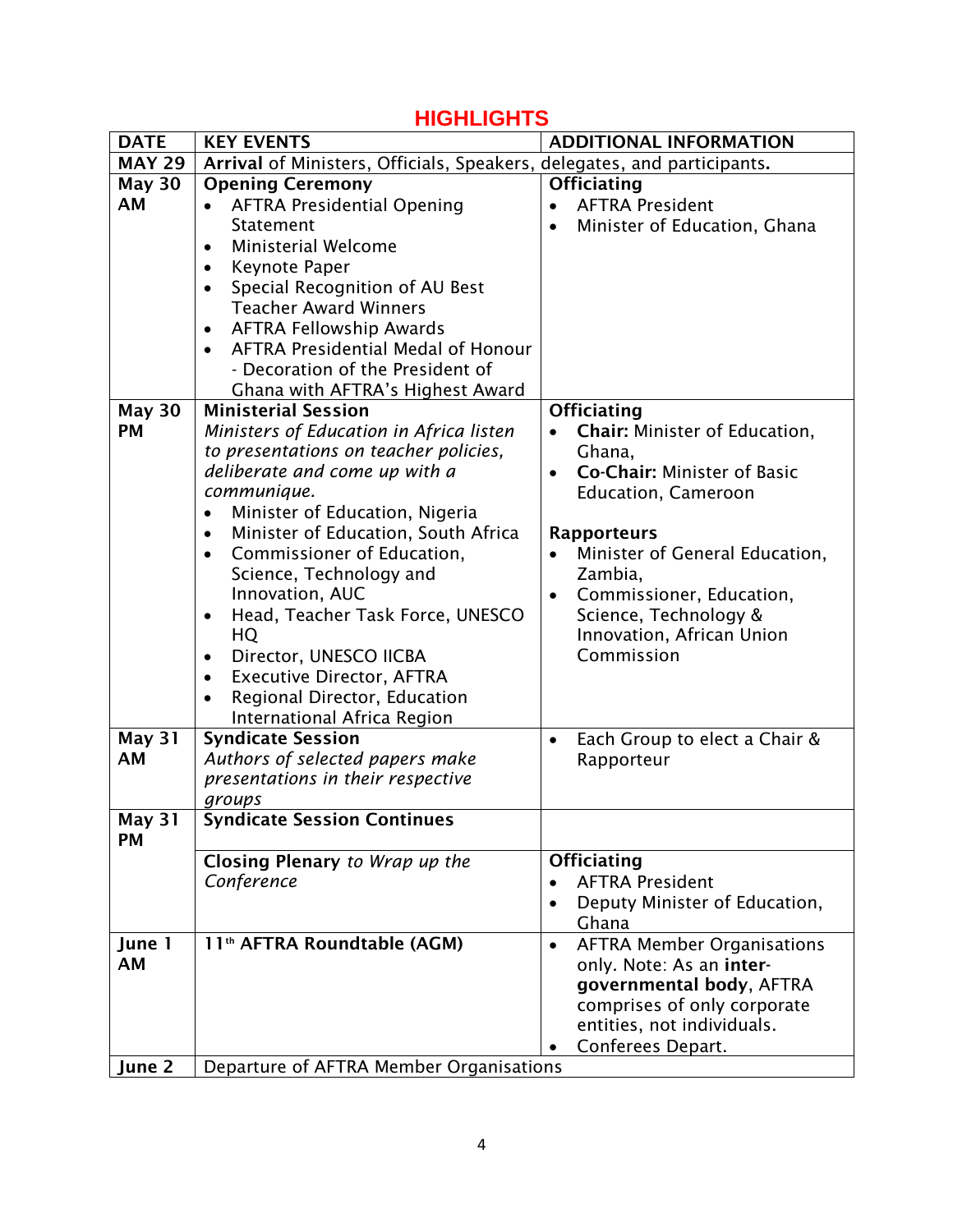### Submission of Conference Papers

Empirical and theoretical papers are acceptable provided they follow the APA writing style, maximum of 10 pages including references, one-and-half spacing, Times New Roman, font size 12, MS Word format, written in English or French language. Indicate a new paragraph by double-spacing, not indentation. Submit only *full paper* not later than February 25, 2022, to the Office Manager, AFTRA Abuja [\(happinessonwe784@gmail.com\)](mailto:happinessonwe784@gmail.com) and copy [drsteve44@gmail.com.](mailto:drsteve44@gmail.com) A paper must be submitted with evidence of payment of 50 USD for paper vetting and publication in the edited 2022 AFTRA Conference Proceedings. After the conference, high quality papers will be further assessed for publication in the 2022 AFTRA International Journal.

#### Conference Registration

Registration is via AFTRA website: [https://www.africateaching-authorities.org](https://www.africateaching-authorities.org/) or copy and paste this link on your browser to directly access the online registration form:

[https://forms.office.com/Pages/ResponsePage.aspx?id=DQSIkWdsW0yxEjajBLZtrQAAAAA](https://forms.office.com/Pages/ResponsePage.aspx?id=DQSIkWdsW0yxEjajBLZtrQAAAAAAAAAAAAO__dZn7QRUQVlHT1g3MlNDQVFUVk1LUDYwQzdRNzE4VS4u) [AAAAAAAO\\_\\_dZn7QRUQVlHT1g3MlNDQVFUVk1LUDYwQzdRNzE4VS4u](https://forms.office.com/Pages/ResponsePage.aspx?id=DQSIkWdsW0yxEjajBLZtrQAAAAAAAAAAAAO__dZn7QRUQVlHT1g3MlNDQVFUVk1LUDYwQzdRNzE4VS4u)

Intending conference participants shall pay an 'early bird' conference fee of 200 USD (before the conference) or 250 USD at the conference venue. Please email evidence of early bird payment with personal details (name, designation, organisation, email, and phone number) to the **Office Manager, AFTRA Abuja** [\(happinessonwe784@gmail.com\)](mailto:happinessonwe784@gmail.com).

### AFTRA Bank Account (USD only)

Bank Name: First Bank Nigeria Plc. Bank Street Address: Plot 777, Mohammed Buhari Way, Central Business District City: Abuja Country: Nigeria Account Name: Africa Federation of Teaching Regulatory Authorities Account No: 2033683427 Sort Code: 011150000 Swift Code: FBNINGLA

### **Logistics**

All enquiries about visa, hotel reservation and related logistical issues should be directed to the following officers:

- Monica Effe Tettey, National Teaching Council, Accra, Ghana, Email: [monicadadzie@yahoo.co.uk,](mailto:monicadadzie@yahoo.co.uk) Phone: +233 244 847 663, +233 554 025 001, +233 206 368 785
- Bishop Sarpong, National Teaching Council, Accra, Ghana, Email: [bishop\\_sarpong@yahoo.com](mailto:bishop_sarpong@yahoo.com)
- Susan Brobbey, Ghana National Association of Teachers, Accra, Ghana, Email: [info@ghanateachers.org](mailto:info@ghanateachers.org) Phone: +233263010713, +233302226286, +233263010687